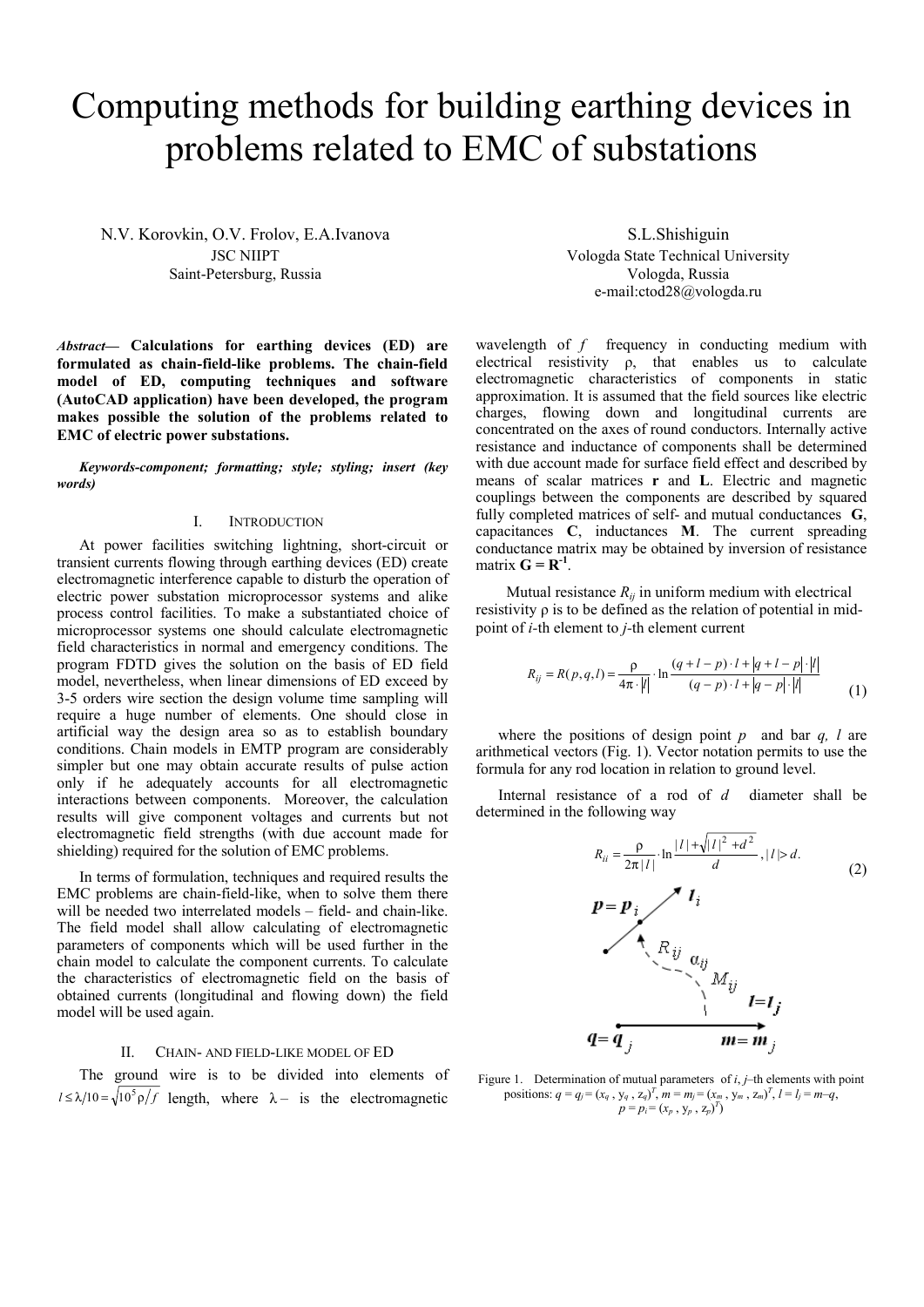Vector notation of element resistances in double-layer soil is given in [1]. The matrix of element capacitance is to be received by inversion of the matrix of potential coefficients  $C = \alpha^{-1}$ , where the matrix elements  $\alpha$  are equivalent (at  $\rho$  being substituted by  $1/\varepsilon$ ) to element resistances  $R'_{ij}$  in uniform soil.

According to IEC standard 60050-121 the element mutual inductance is equal to  $M_{ij} = \Psi_{ij}/I_j$ , where  $\Psi_{ij} = \int \overline{A_{ij}} \cdot \overline{dl_i} \approx \overline{A_{ij}} \cdot \overline{l_i}$  – is the flux linkage of *i*-th rod created by *j-*th rod current, it is defined by integration of vector potential along *i-*th element. By using notations (Fig.1) we shall receive

$$
M_{ij} = \frac{\mu_0 \cdot l_i \cdot l_j}{4\pi \cdot |l_j|} \ln \frac{(q + l_j - p) \cdot l_j + |q + l_j - p| \cdot |l_j|}{(q - p) \cdot l_j + |q - p| \cdot |l_j|}
$$
(3)

To pass to the chain-like diagram of ED (Fig. 2b) one should make the inversion of matrices **G** and **C** defined in midpoints of elements (Fig. 2a) in nodal matrices  $G_y$  and  $C_y$ (Fig.2b) on the basis of the invariability of element flowing down current. The topology of longitudinal branches of a diagram (Fig. 2b) is described by the standard matrix of couplings **A** and the matrix **B** shall be introduced  $(b_{i,j} = |a_{i,j}|/2)$ . Then,  $\begin{bmatrix} 1 \end{bmatrix}$  the unknown nodal matrices are  $\mathbf{G}_y = \mathbf{B} \cdot \mathbf{G} \cdot \mathbf{B}^T$ ,  $\mathbf{C}_\mathbf{y} = \mathbf{B} \cdot \mathbf{C} \cdot \mathbf{B}^T$ .

The calculation of chain-like model of ED shall permit us to define the element potentials and currents (flowing down and longitudinal) by using circuit analysis methods. The nodalvoltage method shall be used at harmonics impacts. Transient processes occurred at pulse impacts are to be calculated by using discrete skeleton or operator methods [1,2]. Upon the found rod flowing down currents in the model (2a) one may evaluate the potential and field distribution, while upon the found longitudinal currents the magnetic field strength may be specified.



Figure 2. Chain- and field-like model of earthing rod

### III. CHARACTERISTICS OF TECHNIQUES FOR CALCULATION OF PULSE TRANSIENTS IN ED

## *A. Frequency-domain method (FDM) with artificial signal periodization*

Let us restrict the length of transient observation by a value  $t_{nn}$ =(3–10) $T_1$ , where  $T_1$  – is the leading edge time

Let us extend the current pulse  $J(t)$  out of the design interval  $(2t_{nn})$  by using the same function but inverting the sign (Fig. 3). Now we have a periodic function  $f(t)$  with the period  $2t_{nn}$ , which has an odd symmetry

$$
f(t) = \begin{cases} J(t), & 0 \le t \le t_{nn}, \\ J(t_{nn}) - J(t - t_{nn}), & t_{nn} < t \le 2t_{nn}, \end{cases}
$$
 (4)

that shall permit us to exclude even harmonics from harmonic sequence

$$
f(t) = A_0 + \sum_{k=1,3,5...} A_k \cos(k\omega_1 t + \varphi_k), \ \omega_1 = \pi / t_{nn}
$$
 (5)

The calculation of sequence coefficients shall be carried out with the use of fast Fourier transformation.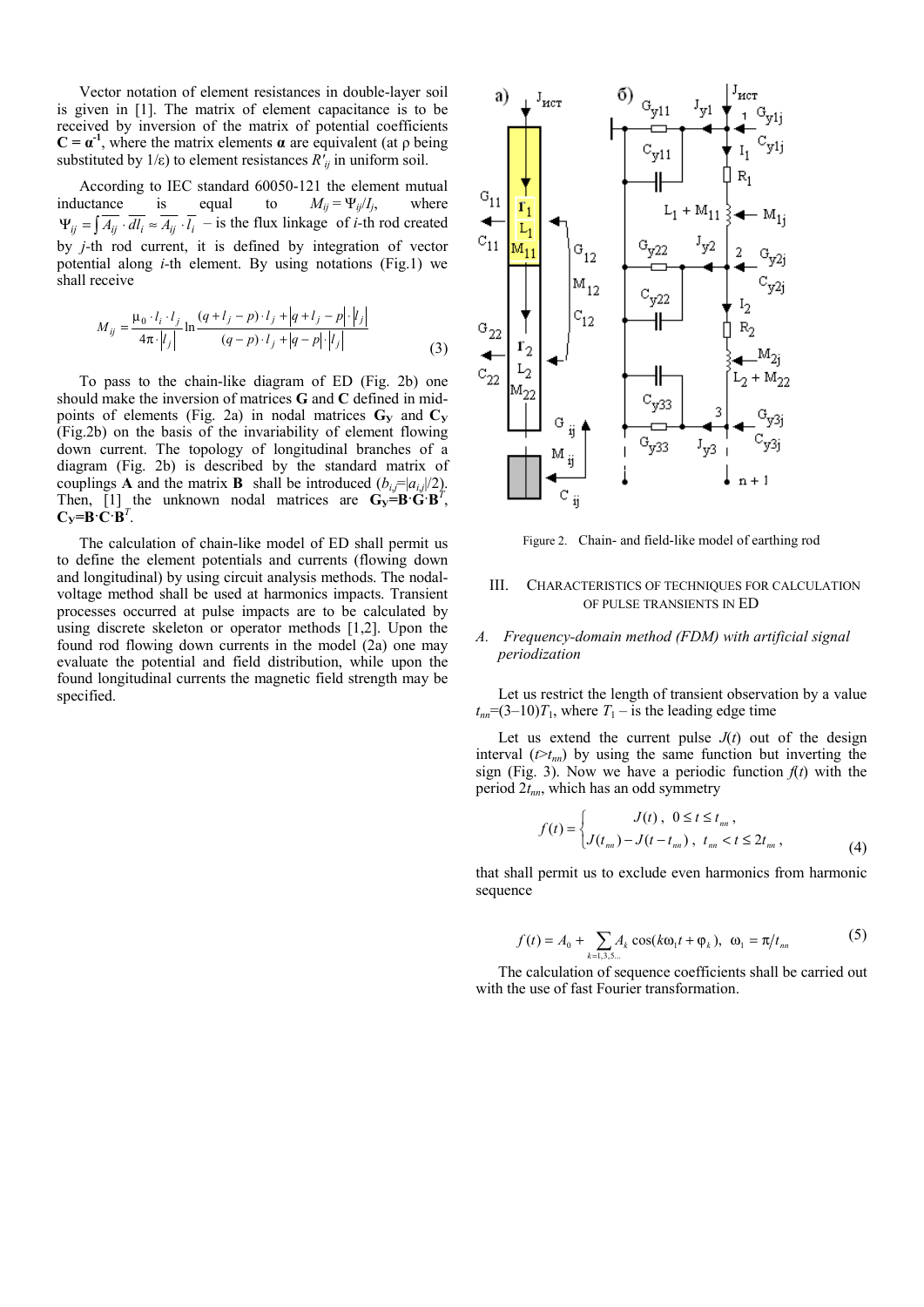

Figure 3. Current pulse (1), periodization (2), amplitudefrequency response (3)

#### *B. Discrete skeleton method (DSM)*

The standard MMF implementation with replacement of inductance and capacitance by resistive models on each time interval (on the basis of implicit Euler formula) is rather effective in EMC problems. Nevertheless to compute wave processes requiring more accuracy for a given interval we suggest to use the discrete skeleton method to develop the paper [2]. The inductance is simulated by resistance *sL*, the capacitor – by conductivity *sC*, where  $s = (2 + \sqrt{2}i)/h$ ,  $h - is$ the time interval length. Reference conditions of *n-* interval are accounted for by the sources  $E_n = Li_n$  for a coil and  $J_n = Cu_n$ for a condenser. Now we shall make calculations of compatible circuit. The transition from the image to an original shall be done by using the formula:

$$
f(t) = \text{Re}((5\sqrt{2}j - 2)F(s))/h
$$
 (5)

A common use of studied techniques shall permit to analyze pulse processes with due account made for frequency and nonlinear properties of elements and soil. In the majority of problems the MMF is more efficient than the frequency shift in terms of solution accuracy and speed. The area of MMF application may be extended with the elaboration of a new discrete impedance-frequency model *z*(*j*ω).

#### IV. ACCOUNTING FOR FREQUENCY-DEPENDENT IMPEDANCES IN MMF

Let us assume that in MMF it is required to take into account the dependency of rod internal resistance or OHL return conductor internal resistance on the frequency. For these purposes the equivalent circuits having close frequency characteristics are usually applied, but we can propose the most efficient method [1].

Given is the resistance of frequency-dependent element *z*(*j*ω) or its operator equivalent *Z*(*s*). We shall take integral of *Z*(*s*) in image space and having passed to the original we shall obtain the transition resistance  $z(t) = L^{-1}[Z(s)/s]$ , linking the voltage and the current in Duhamel integral

$$
u(t) = z(t)i(0) + \int_{0}^{t} z(t-x) \cdot i'(x) dx, \ i(0) = 0.
$$
 (6)

Discrete notation of this integral on the grid with nodes  $t_n = (n-1)h$ ,  $n = 1..N+1$ , at step approximation of current derivative  $i_n'$  = const shall give us

$$
u_{n+1} = \sum_{m=1}^{n} \frac{i_{m+1} - i_m}{h} \int_{i_m}^{i_{m+1}} z(t_{n+1} - x) dx = \sum_{m=1}^{n} (i_{m+1} - i_m) R_{n-m+1}, (7)
$$

where (taking into account the designation  $k = n-m+1$  and substitution  $y = t_{n+1} - x$  the discrete transition resistance of *k*-th interval is equal to

$$
R_k = \frac{1}{h} \int_{(k-1)h}^{k \cdot h} z(y) \, dy, \ k = 1..N \tag{8}
$$

Taking the integral in image space instead of  $z(t)$  we shall have  $z_1(t) = L^{-1}[Z(s)/s^2]$ , then

$$
R_k = [z_1(kh) - z_1(kh - h)]/h, \ k = 1..N,
$$
\n(9)

where  $z_1(t)$  – is the response of a circuit to the influence of current  $i(t) = t$ . Extracting the first term  $u_{n+1}$  we shall finally receive the relationship

$$
u_{n+1} = R_1 \cdot i_{n+1} - \sum_{m=2}^{n} (R_{n-m+1} - R_{n-m+2}) i_m = R_1 \cdot i_{n+1} - E_n, (10)
$$

to which the diagram below corresponds (Fig. 4).



Figure 4. Discrete model of resistance *z*(*j*ω)

In this way the resistance  $z(j\omega)$  is completely described by discrete transition resistances in incremental algorithms.

Let us find as an example the discrete transition resistance of steel rod with operator resistance  $Z(s) = (l/2\pi a) \cdot \sqrt{s \mu / \gamma}$ , where  $l -$  is the length,  $a -$  is the rod diameter. The rod transition resistance is  $z(t) = L^{-1}[Z(s)/s] = (l/2\pi a)\sqrt{\mu/\gamma\pi t}$ . Then the discrete transition resistances

$$
R_n = \frac{1}{h} \int_{(n-1)h}^{n \cdot h} f(x) \, dy = \frac{l}{a} \frac{\sqrt{\mu/\gamma}}{\pi \sqrt{\pi h}} (\sqrt{n} - \sqrt{n-1}), \ n = 1..N \tag{11}
$$

depend only on the number of interval *n*.

#### V. ACCOUNTING FOR NON-LINEAR ELEMENTS

They are self-conductance of ED element with consideration of spark formation in soil (the model of Riabkova L.R. was used in this paper) and magnetization of steel (universal Neumann curve was used). There are no vital changes in n-step algorithms occurred due to non-linearity – within transient computation the parameters of non-linear elements are considered as piecewise constant and equal to the value at the beginning of each step during. In the majority of cases the saturation of steel rods of earthing device has a minor effect on the results of calculations, so it is recommended to choose the constant value  $\mu/\gamma$  of rods upon universal Neumann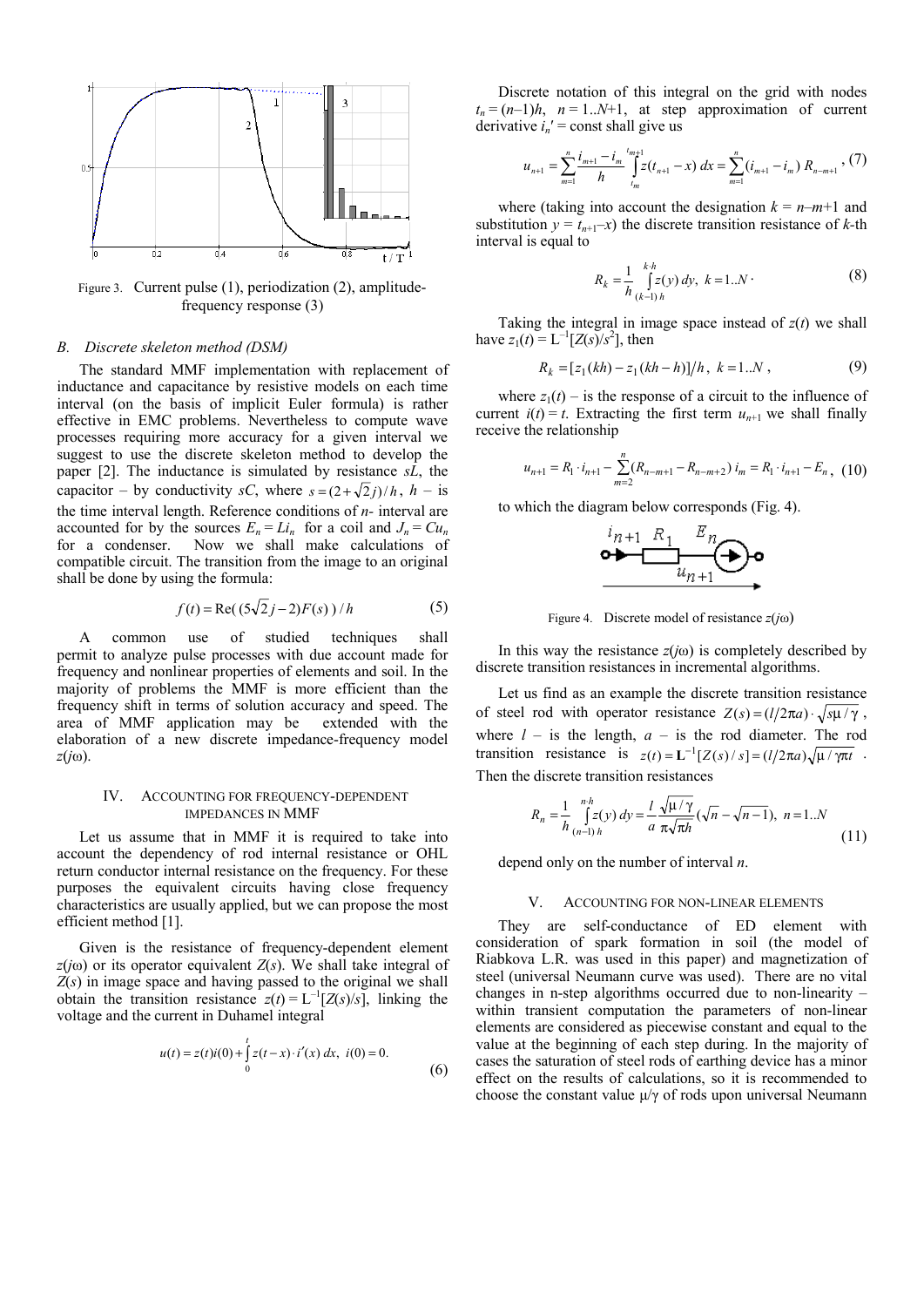curve while for error estimation to perform calculations twice: with minimal and maximal values of  $\mu/\gamma$ .

#### VI. SYNTHESIS OF SIMPLIFIED ED MODE

In design models of ED there are usually such facilities as earth electrodes, supports, OHL, CL which may be represented as passive single-terminal pairs and reduce the sizing of a model. We shall describe a single-terminal pair through transition resistance  $z(t)$ , which is numerically equal to its input voltage at unit-step current switching. To find *z*(*t*) we shall make a separate calculation and for a given current on a discrete time grid  $t_n = (n-1)h$ ,  $n = 1..N+1$  with h step and at zero initial conditions we shall define the input voltage. Then  $\lceil 1 \rceil$ 

$$
z_1 = u_2 / i_2, \ z_n = \left[ u_{n+1} - \sum_{m=2}^n z_{n-m+1} (i_{m+1} - i_m) \right] / i_2, \ n = 2..N. \tag{12}
$$

The obtained discrete function  $z_n$  is approximated by continuous function  $z(t)$ , for which we shall find the operator resistance *Z*(*s*). Then at computing transients the discrete model (Fig. 3) shall correspond to a single-terminal pair. Another way is associated with the circuit implementation by using standard methods of electrical network synthesis. For example, for ED of a support it will be sufficient to approximate  $z_n$  by exponential curve  $z(t) = R + (R_0 - R)e^{-t/\tau}$ , that gives us  $Z(s)=(s\tau R_0+R)/(s\tau+1)$  and results in RL equivalent circuit (Fig.5а), which is proper to ED with high conductivity of soil or in *RC* circuit (Fig.5b), proper to small sized ED in soils with low conductivity.



Figure 5. Simplified circuits equivalent to ED

Before you begin to format your paper, first write and save the content as a separate text file. Keep your text and graphic files separate until after the text has been formatted and styled. Do not use hard tabs, and limit use of hard returns to only one return at the end of a paragraph. Do not add any kind of pagination anywhere in the paper. Do not number text headsthe template will do that for you.

#### VII. ELECTROMAGNETIC SCREENING

All steel structures in buildings, facilities, cable ducts where the loops for eddy currents shorting are possible serve as electromagnetic screens. Wire screens (reinforcing steel in buildings) are simulated by meshes. Bulk shields (steel walls – panels) are recommended to be simulated by meshes according to IEC 62305-4. You will find herein the formula for computation of shielding coefficient *k*=20log(8.5/*w*) of wire screen (non-ferromagnetic) with screen mesh *w* of magnetic component of plane electromagnetic wave for lightning frequencies. It is difficult to use this formula as there are no recommendations as on how to select *w* and at  $w = 0$ corresponding to bulk shield *k*→∞. Thus, the approximation of plane wave does not correspond to three-dimensional geometry of electromagnetic shields that have a large number of angles and orifices and does not allow computing of the field inside a protected area. In the present paper bulk shields are simulated by meshes where the equivalent rod diameter *d*=0.36*w* is found under condition of invariability of exterior inductance of a steel plate.

#### VIII. SOFTWARE IMPLEMENTATION

The examined models and ED computing methods have been implemented in ZYM program with the use of COMtechnologies as AutoCAD application. The program retrieves the geometrical models in AutoCAD, makes calculations (while using the standard Lapack package) and represents the design results in the form of 2D, 3D graphs in AutoCAD format (Fig. 6-8). Transients are animated that ensures the visualization of transient processes in time and space.

## IX. DESIGN EXAMPLES

The procedure of developing areas of external lightning protection of substations by using the method of rolling circle makes possible to substantiate the scheme of lightning protection and to find the area of lightning stroke capturing (Fig. 6). When simulating injection of lightning and shortcircuit currents we find the potential (Fig. 7), current and electric field strength distribution in places where microprocessor equipment is installed with due account made for shielding (Fig. 8). Now we shall find galvanic interference of secondary wires due to potential rise in ED at lightning strokes and short-circuits.

#### X. CONCLUSIONS

The issues of ED computing in EMC problems are formulated as chain- and field-like problems, they require a common use of both field and chain models. The field-like model is designed to compute electromagnetic parameters of recurrent network and to analyze the electromagnetic environment. The chain model ensures the most efficient method of calculation of element currents (longitudinal and flowing down) at harmonic and pulse impacts. The computation of transients is to be carried out by discrete skeleton method making possible to take into account nonlinear and frequency-dependent resistances and having advantages as compared to the frequency method. The proposed mathematical models, methods and design programs for ED permit to solve the EMC problems occurred in electric power industry and in other branches.